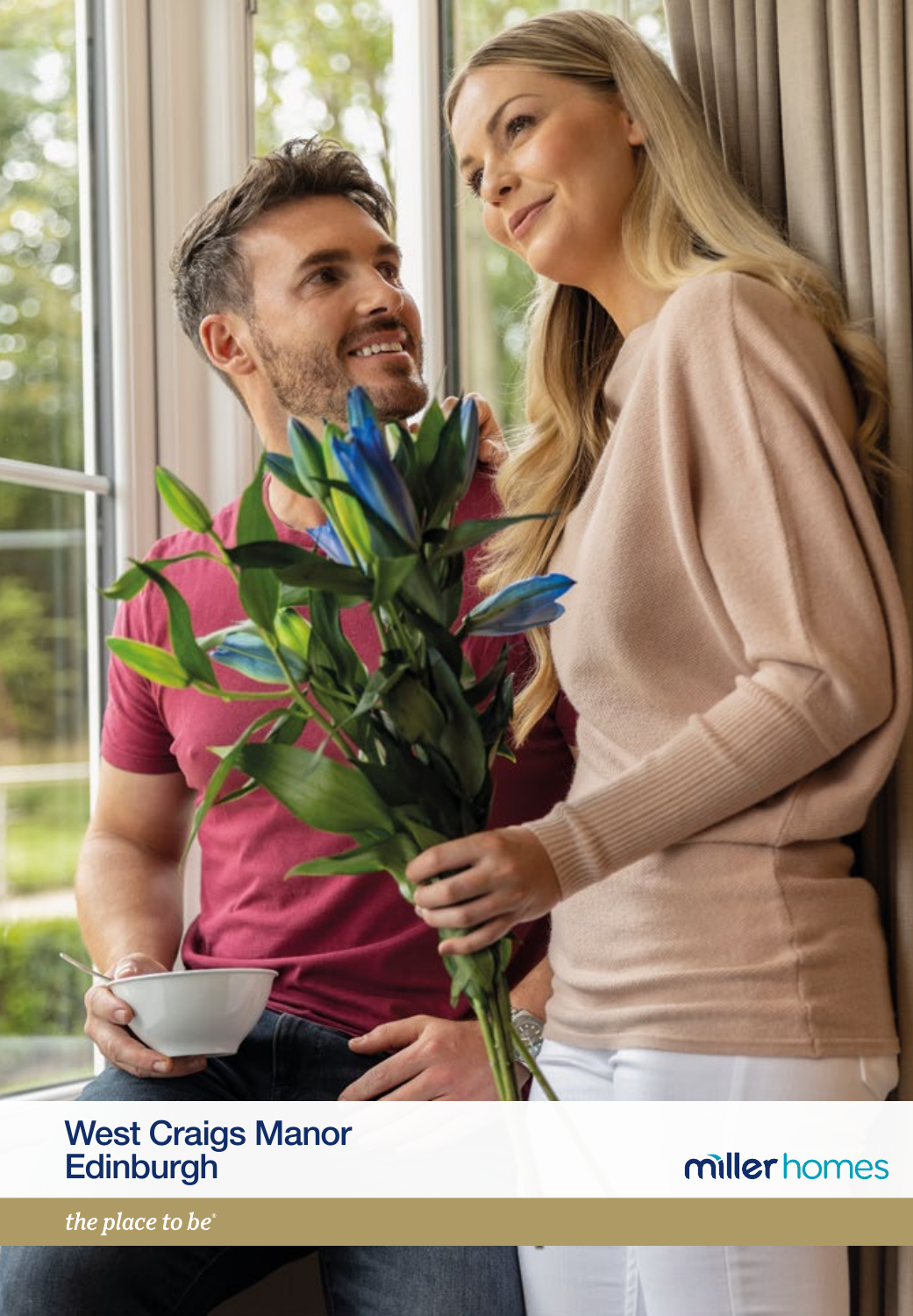Just five miles from Princes Street and exceptionally well situated for travel to Glasgow, Fife and the north, this attractive new neighbourhood of two, three, four and five bedroom new build homes for sale offers excellent access to air, tram and bus travel. With good local shops and amenities, and all the celebrated attractions and festivals of Edinburgh in easy reach, this is a very special place to live. Welcome to West Craigs Manor...

Create your perfect home

The great thing about buying a Miller item such as an home is that you are additional electrical able to make it your socket or maybe you own from the very want to add flooring beginning. Once you've reserved your Whatever you home, you can start choose it can be thinking about how provided before you'd like things to completion of your be and even make a new home, so you few decisions before avoid any future you move in. It could be a simple or fitted wardrobes. disruption.

You may already have some ideas about what you want for your home. Or maybe you're looking for some inspiration. Our award winning specification provides the perfect place to start. Wherever practical, we ask you to choose your own kitchen and bathroom including your own tiles, worktops, When it comes to getting the details right, we're committed to quality throughout. We only work with high-quality brands, Symphony for kitchens, Porcelanosa for ceramic tiles, Ideal Standard sanitaryware, Vado fittings and the opportunity to select Zanussi or AEG appliances.

appliances and other From sleek, designer is just the beginning. kitchens to cool, contemporary bathrooms, down to the fine details of tiles and taps, there's plenty to fire your imagination and suggest a whole range of possibilities for you to create

options. But that We have a large

Important Notice: Although every care has been taken to ensure the accuracy of all the information given, the contents do not form part of any contract, or constitute a representation or warranty, and, as such, should be treated as a guide only. Interested parties should check with the Development Sales Manager and confirm all details with their solicitor. The developer reserves the right to amend the specification, as necessary, without prior notice, but to an equal or higher standard. Please note that items specified in literature and showhomes may depict appliances, fittings and decorative finishes that do not form part of the standard specification. The project is a new development which is currently under construction. Measurements provided have not been surveyed on-site. The measurements have been taken from architect's plans, and, as such, may be subject to variation during the course of construction. Not all the units described have been completed at the time of going to print and measurements and dimensions should be checked with the Development Sales Manager and confirmed with solicitors.

**CONSUMER** CODE **HOME BUILDER** 





the place to be

range of options and extras that you can consider. a unique living environment.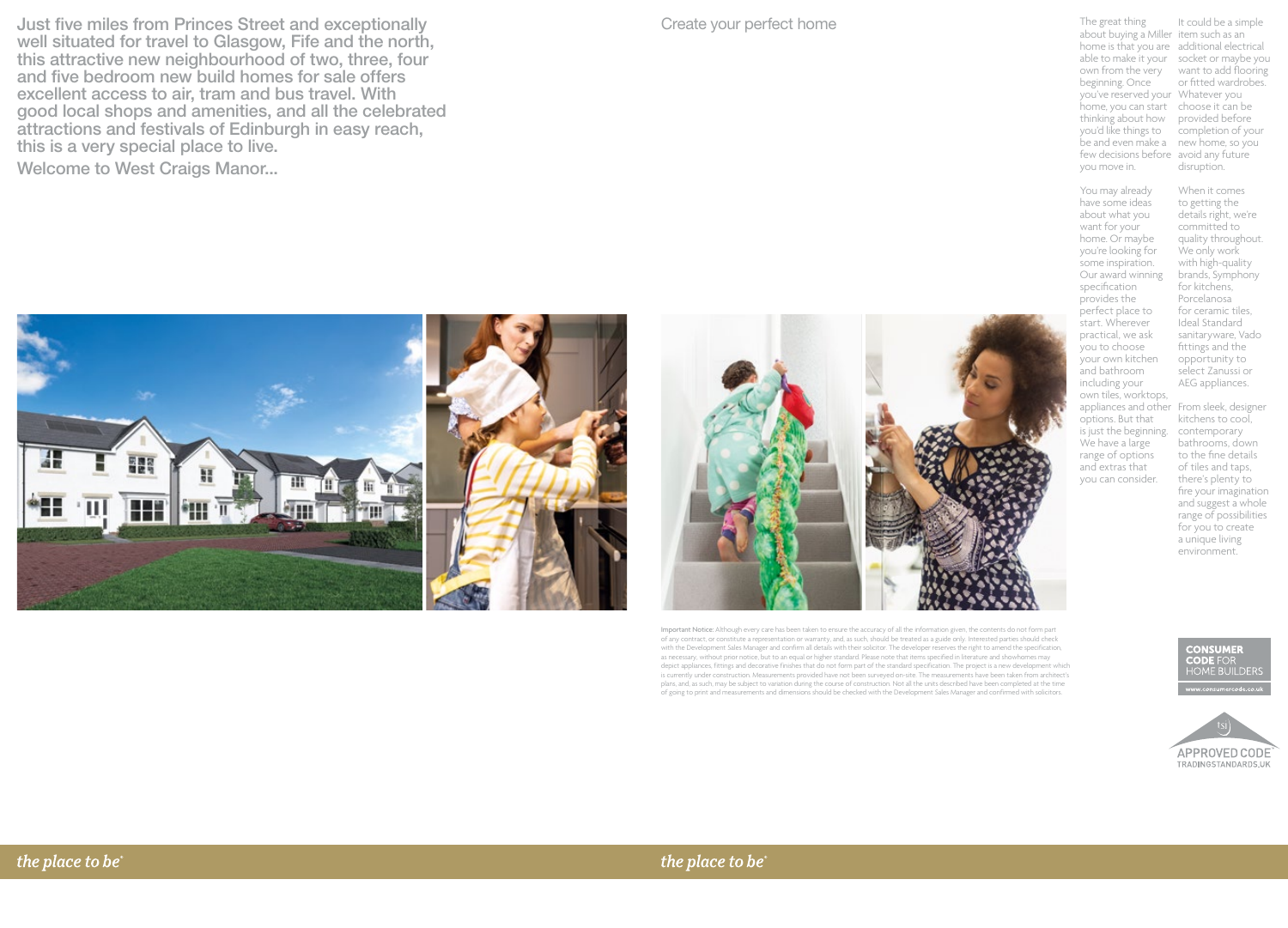A new home. The start of a whole new chapter for you and your family. And for us, the part of our job where bricks and mortar becomes a place filled with activity and dreams and fun and love. We put a huge amount of care into the houses we build, but the story's not finished until we match them up with the right people. So, once you've chosen a Miller home, we'll do everything we can to make the rest of the process easy, even enjoyable. From the moment you make your decision until you've settled happily in, we'll be there to help.

#### Development

**Summary** Please note, this brochure is purely a summary introductory guide to the West Craigs Manor development. Further in-depth information is available on our website.

#### **Vermont**

The contemporary, open design of the living room, with its integrated staircase, maximises the sense of space, and the built-in storage includes a useful cupboard as well as a built-in wardrobe in the principal bedroom. The second bedroom, ideal for guests, could also become a useful home office.



2 Bed 650 sq ft

## Riverwood

The open, flexible layout of the kitchen and dining room, with its french doors and convenient self-contained laundry space, offers both a relaxed family area and a convivial backdrop to entertaining. There is an en-suite principal bedroom and the fourth bedroom could become a useful home office.



4 Bed 1,219 sq ft



Maplewood

3 Bed 750 sq ft

Halston

Designed for maximum practicality and convenience, the kitchen shares the ground floor with a living and dining room where french doors opening to the garden fill the interior with fresh, natural light. In addition the principal bedroom has a useful store, and there is a cupboard in the hall and under the stairs.

With twin windows and central french doors, the kitchen and dining room maximises the benefits of the garden to present

4 Bed 1,297 sq ft

#### an adaptable, comfortable setting for family life. The lounge features a stylish bay window, and

a luxurious L-shaped en-suite principal bedroom. JH.

> 4 Bed 1,349 sq ft

Carlton DA

a dash of luxury.

 $H^{\text{op}}$ 

3 Bed 897 sq ft

Langwood A bay window and double doors give the lounge a classic elegance that complements' the bright, relaxed family kitchen and dining room with its feature french doors. There is a separate laundry room and a study, and the four bedrooms include

The impact of natural, welcoming light created by the triple windowed, dual aspect lounge is further enhanced by the dual aspect kitchen with its french doors adding a focal point to the dining area. The principal bedroom, incorporating en-suite facilities presents a private retreat with

# 4 Bed

1,446 sq ft



The lounge opens, through a separate lobby, into a beautifully designed kitchen and dining room where french doors keep the room light and airy, and make outdoor meals a tempting option. One of the three bedrooms features an en-suite shower and there is a useful storage cupboard on the landing.

900 sq ft

**Fulton** 

## Lockwood

The elegantly proportioned exterior reflects the immense prestige of this exceptional family home. From the lounge's bay window to the feature staircase with half landing, from the french doors of the dining room to the en-suite showers in the principal bedroom, comfort is combined with visual appeal.



5 Bed 1,510 sq ft

### Leawood

With a separate laundry to prevent household management from encroaching on the social space, and french doors adding a bright focal point, the kitchen provides a natural hub for everyday family life. With four bedrooms, one of them en-suite, there is always an opportunity to find peaceful seclusion.



French doors add a focal point to the living and dining room, while the adjoining kitchen keeps cooking and household management separate from the social space without any loss of convenience. The principal bedroom includes an en-suite shower.



4 Bed 1,119 sq ft

### **Castleford**

Double doors open to combine the lounge, dining room and kitchen into a single space from bay window to french doors, an unforgettable setting for relaxed social gatherings. With five bedrooms, two of which have en-suite showers, this is a home capable of accommodating the largest family in comfort.

4 Bed 1,036 sq ft

Elmford



The stylishly ergonomic walkthrough kitchen and the bright dining room, opening out to the garden, makes innovative use of space to create an inspiring setting for family evenings, as well as an ideal backdrop to relaxed entertaining. The lounge



3 Bed 1,202 sq ft

## **Thetford**

The traditional bay window gives the lounge an elegant appeal, complementing a superb L-shaped dining and family room that opens on to the garden, and extends into an ergonomically designed kitchen with a separate laundry room. Two of the five bedrooms are en-suite, and one features a dedicated dressing room.



5 Bed 1,693 sq ft



# an impressively spacious and Ш m

H.







5 Bed 1,601 sq ft







Leyton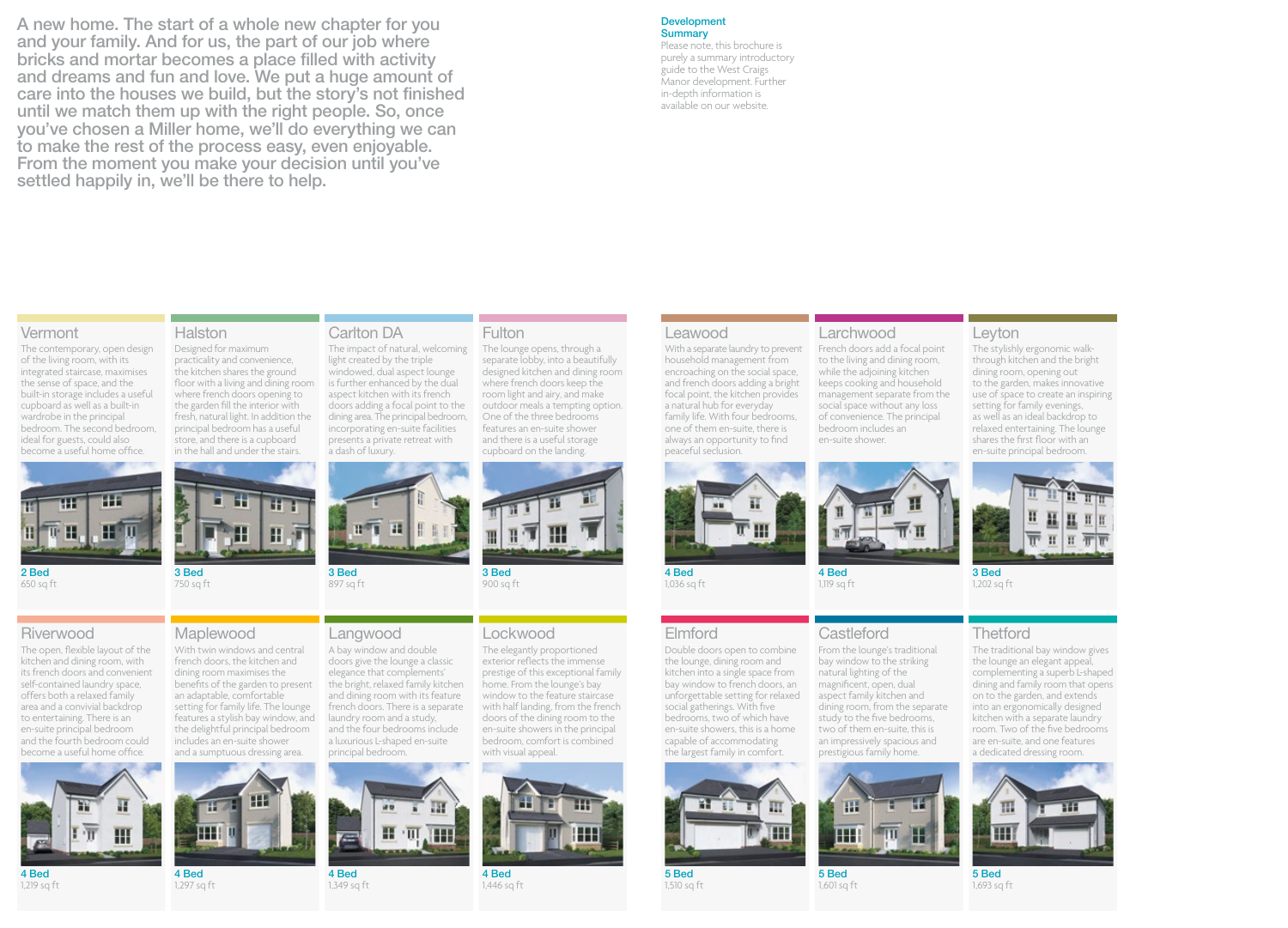

**Contract Contract Contract** Apartment Block 1

Apartment Block 2

The artist's impressions (computer-generated graphics) have been prepared for illustrative purposes and are indicative only. They do not form part of any contract, or constitute a representation or warranty. External appearance may be subject to variation upon completion of the project. Please note that the siteplan is not drawn to scale.